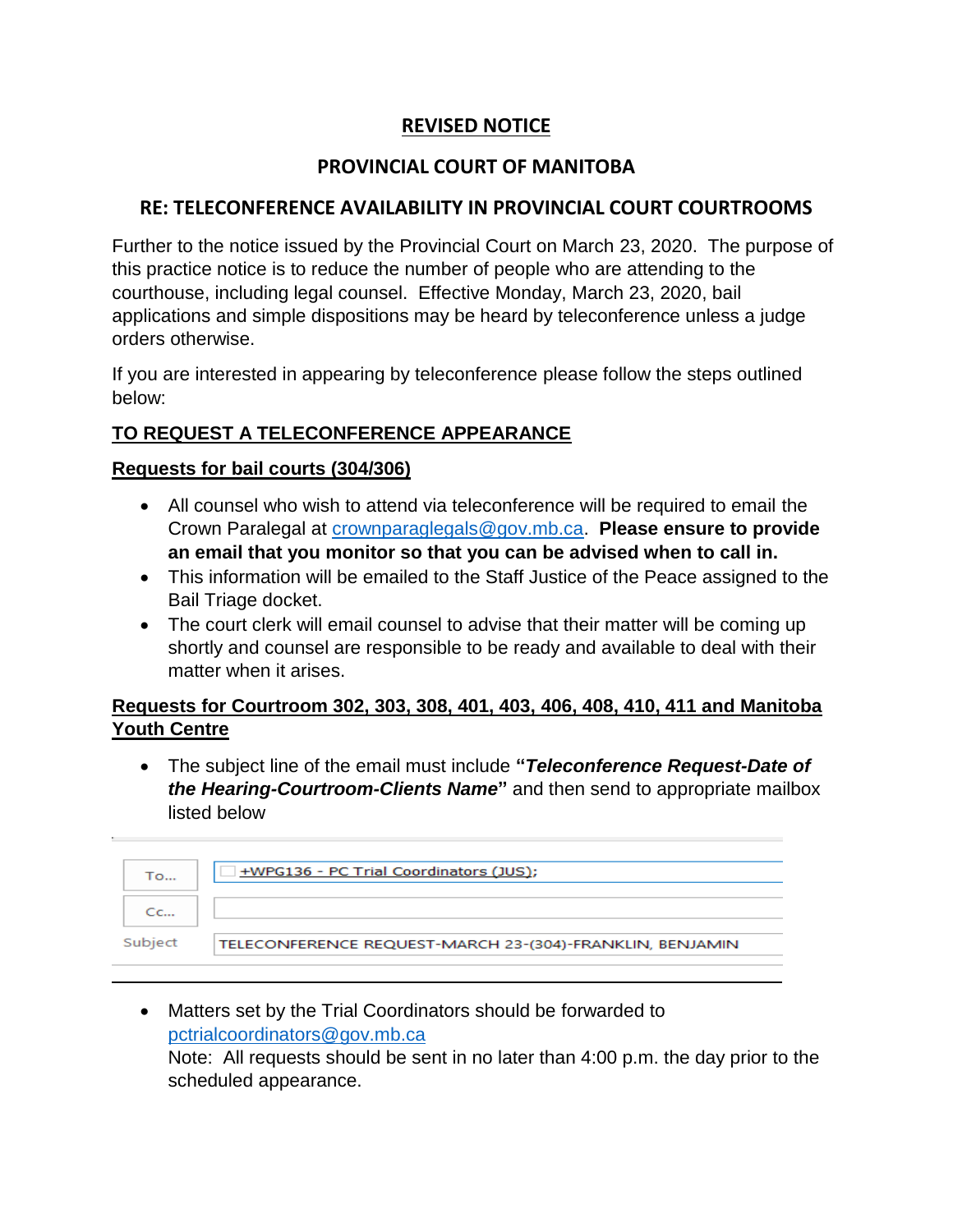- Youth matters should be requested through the Youth Coordinator at [youthpcdispos@gov.mb.ca](mailto:youthpcdispos@gov.mb.ca) Note: All requests should be sent in no later than 4:00 p.m. the day prior to the scheduled appearance.
- Matters set by the Early Disposition Coordinator should be forwarded to [earlypcdispos@gov.mb.ca](mailto:earlypcdispos@gov.mb.ca)
- Note: Counsel who have set matters in DCD, should email their request to appear by telephone on the date of the noted appearance and TCO will forward the conference access numbers no later than 1:00 p.m. that day.

#### **The Disposition Coordinator books the following:**

- Courtroom 303 at 10am (Monday, Tuesday and Friday)
- 303 at 2pm (Friday only)
- Courtroom 308 at 10am (Monday to Friday)
- Courtroom 308 at 2pm (Monday and Friday only) These requests can be can forwarded the day before.

## **DCD consists of the following courtrooms:**

303, 308, 401 and 403 at 2pm (Tuesday, Wednesday and Thursday)

#### **Administration process:**

- Counsel will receive confirmation from TCO which will have the conference access numbers for that particular courtroom and TCO will copy the Court Clerks mailbox.
- It is very important that you send a request for **each appearance** so that the court clerk is aware that you will be calling in.
- Counsel must call within the half hour before court starts to arrange a video appearance for your client.
- All counsel must be ready to proceed with their matters when the docket is scheduled to start. The court clerk will not be providing an update on your matter.
- Materials that are necessary for the presiding judge to review in advance of the scheduled court date should be emailed by counsel to PC Chambers general email box  $\text{pci@gov.mb.ca}$  All materials should be sent in no later than 9 a.m. the day prior to the scheduled court appearance.
- If material is filed on the day of court, counsel will email it to the Court Clerks mailbox [courtclerks@gov.mb.ca.](mailto:courtclerks@gov.mb.ca)